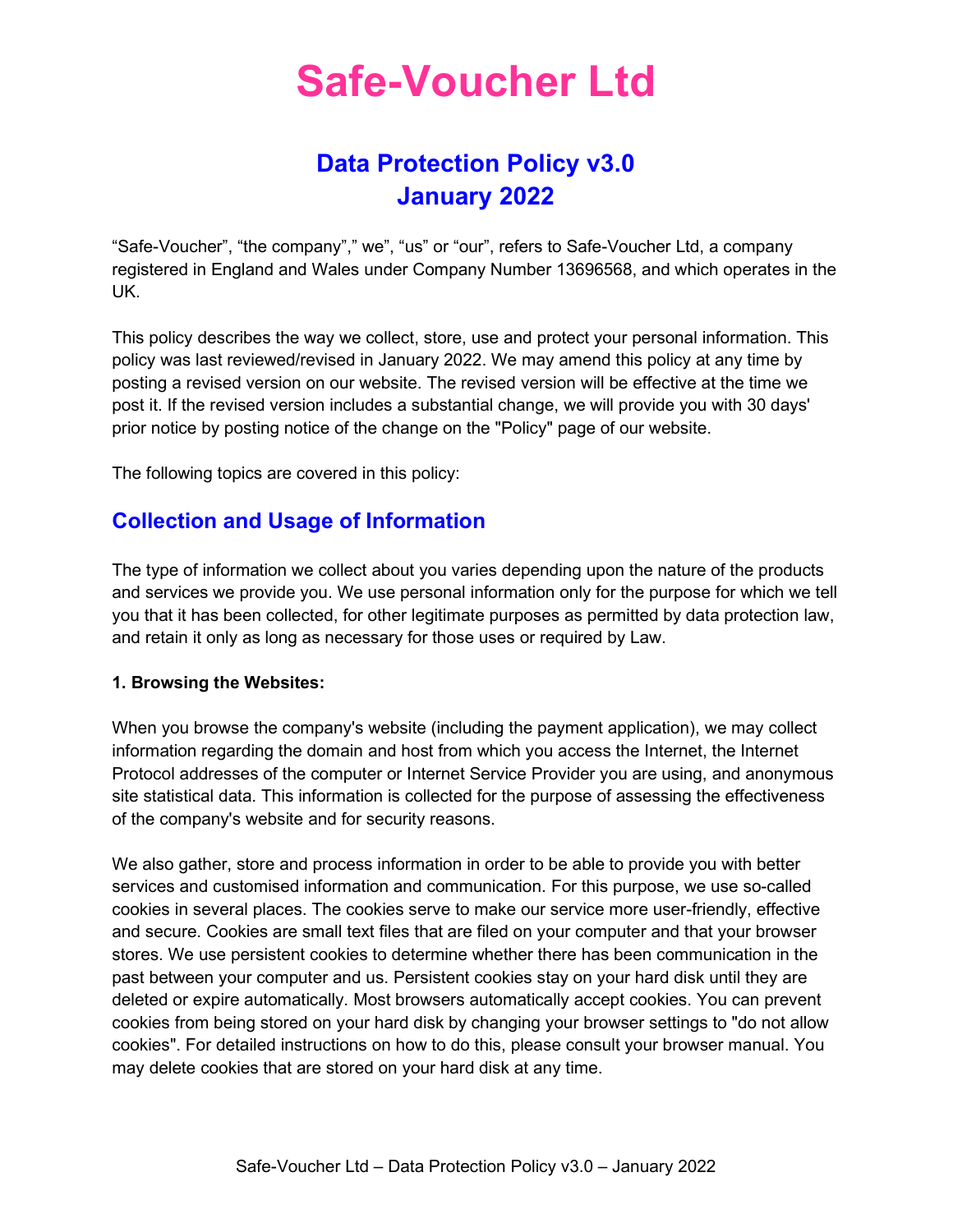#### 2. Enquires:

The website contains various names, company email addresses, and fax numbers that you may use to solicit information about the website, our services, and the company in general. When you send us an email or contact us by telephone, we may store the enquiries and their contents, including any personally identifiable information you may have provided. Any personally identifiable information you submit via an enquiry is collected only with your knowledge and active participation.

#### 3. Customer feedback/surveys:

We may invite you to participate in customer surveys or provide your feedback on our products and services. We will use any information you provide only to make improvements to our products and services and not for any other purpose unless we inform you of our intention to do so and you provide your consent.

#### 4. Newsletter subscription:

Customers will now receive our newsletter, which offers the latest Safe-Voucher information. Customers will also benefit from special promotions during which we give away Safe-Voucher credit to try out our latest offers – such as games, music downloads and Internet telephony.

It is our top priority to protect customers' privacy. It is therefore important to us that customers know when we gather and use which data. The information that customers entered when registering for the newsletter will only be used in connection with drawing up and sending our mailings and in keeping with the latest data protection regulations. All customers' data will, of course, be treated strictly confidentially. To this end, we have put into place all necessary and available technical and organisational measures.

We endeavor to keep customers' data safe within the framework of the latest data protection regulations. We, therefore, improve our safety measures regularly in line with technological development and regulations such as the GDPR.

You can revoke your consent about the use of your personal data at any time. The revocation can be made using the unsubscribe function, for instance, which is provided at the bottom of each newsletter. Once a customer has unsubscribed, all their data will be removed from our mailing list.

We reserve the right to change this data protection declaration at any time in keeping with the latest data protection regulations.

If you have any questions, please do not hesitate to contact us at support.uk@neosurf.com.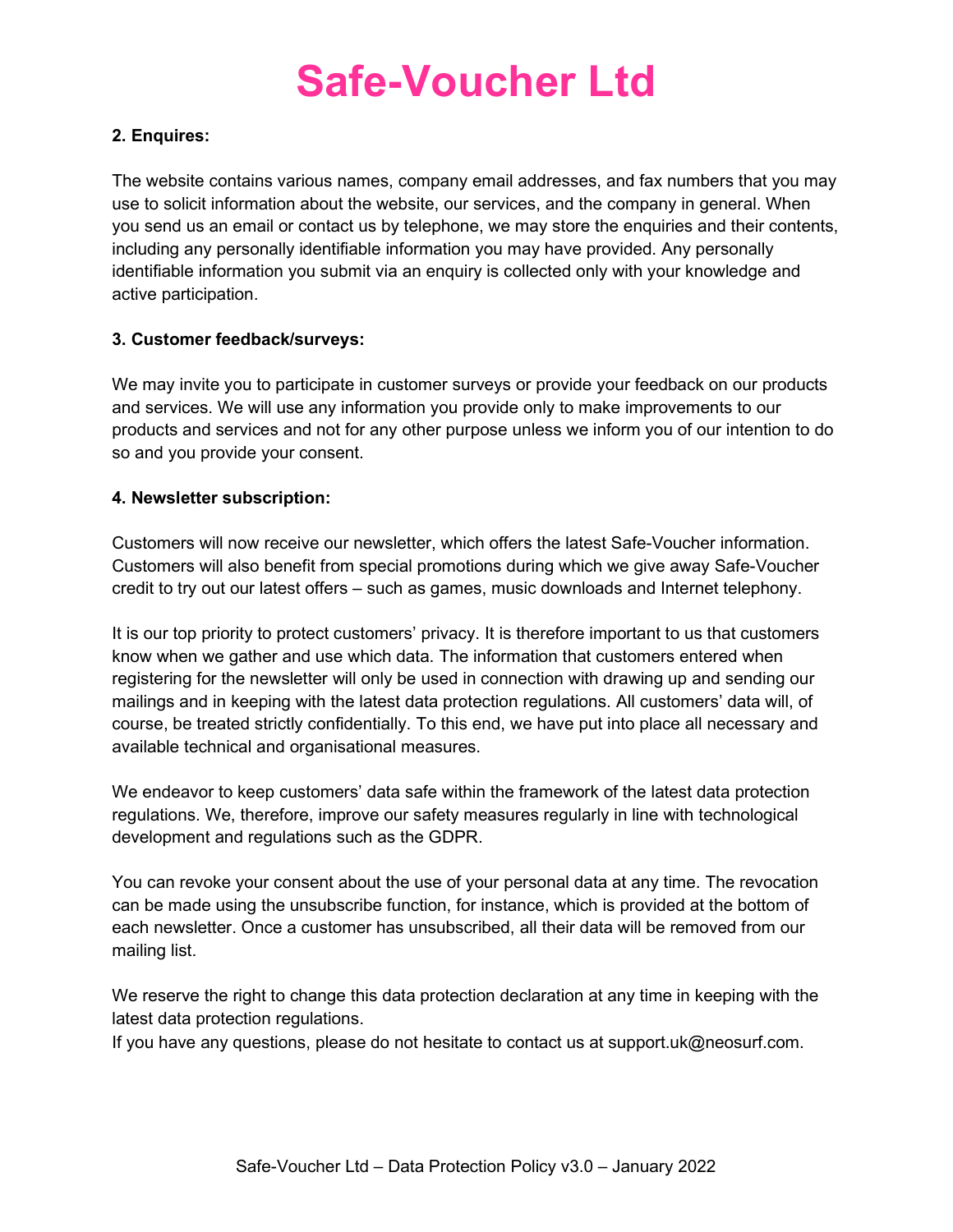#### 5. Transaction:

The Safe-Voucher process of a payment transaction initiated by an end-customer to their myNeosurf account or from a website verifying a voucher transaction may require us to collect some personal data. This personal data is processed in a secure and encrypted manner. The data is collected by the website accepting a customer's voucher payment or directly by the customer entering payment details for their myNeosurf account. This information is needed for our legal obligations of transaction tracking. They can be used to answer requisitions from authorities.

#### 6. Other:

We may collect additional information from or about you in other ways not specifically described here. For example, we may collect information related to contact with our customer support team or in cases where a direct-to-bank account refund is requested.

### Compliance with GDPR

Safe-Voucher Ltd is a company that complies with the General Data Protection Regulation (GDPR). We act as Data Controllers, as defined under the GDPR, and process personal data based on our legitimate interests and for contractual necessity in providing you services.

## Exercising Your Data Rights

Users in certain locations may have rights under the General Data Protection Regulation (GDPR) or under the California Consumer Privacy Act (CCPA) regarding data that Safe-Voucher controls as a Data Controller as defined under the GDPR, including:

- The right of access to their personal data.
- The right to correct or rectify any inaccurate personal data.
- The right to restrict or oppose the processing of personal data.
- The right to erase or delete their personal data.
- The right to personal data portability.

You can exercise rights over your data via Safe-Voucher in the following ways:

- Writing to us at Safe-Voucher Ltd.
- Send a mail to support.uk@neosurf.com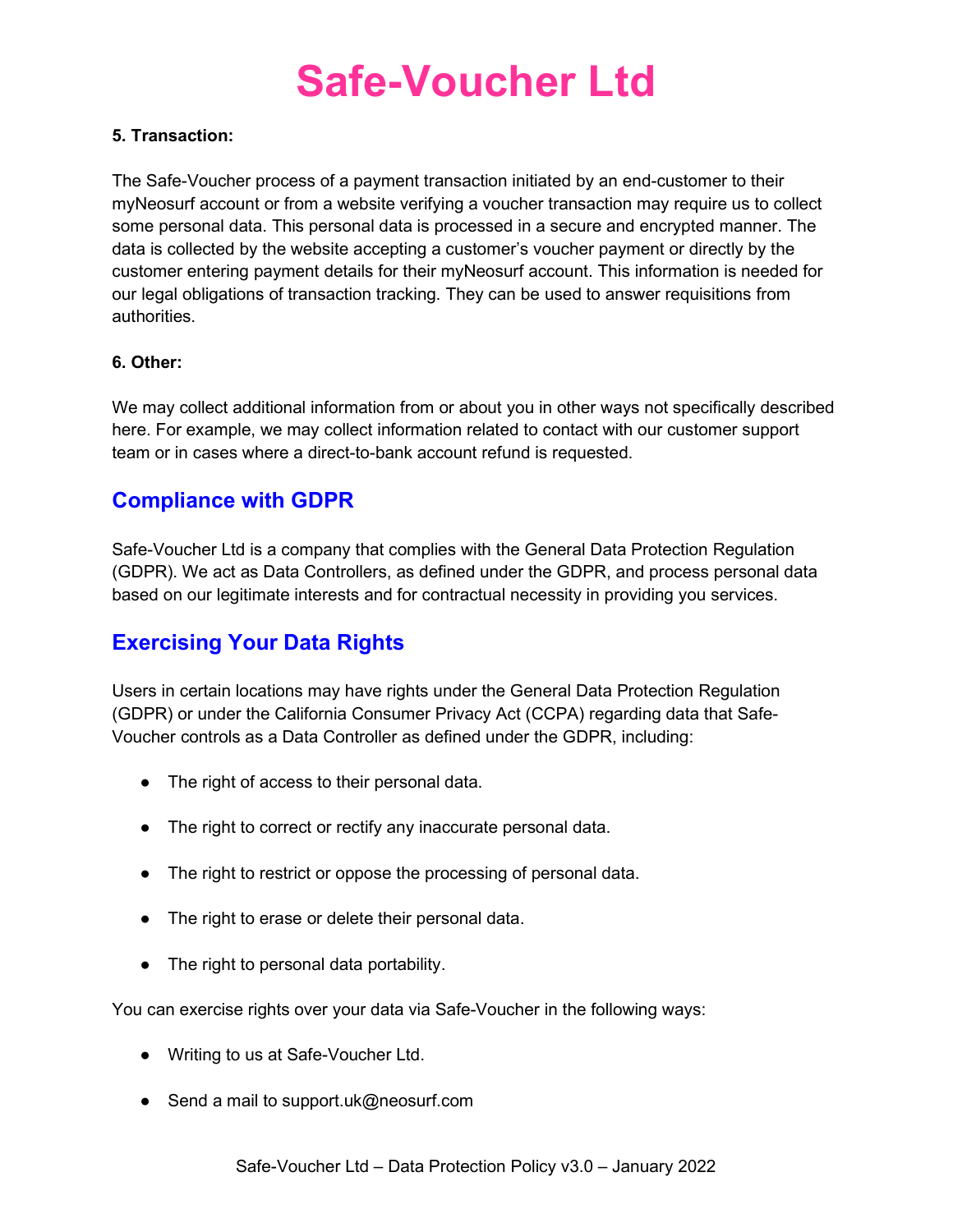### How We Protect and Store Information

We store and process customer information on our servers, and we protect it by maintaining physical, electronic and procedural safeguards in compliance with the applicable Law. We use computer safeguards such as firewalls and data encryption, we enforce physical access controls to our buildings and files, and we authorise access to information only for those employees who require it to fulfil their job responsibilities.

We do not pass on any data to third parties - unless we are legally obligated by the Police, Court Order or if passing on data is necessary because of fraudulent access to our Internet infrastructure to take legal action. We will not pass on any data for other purposes - either commercial or not. We gather, store and process information in order to provide you with better service and individual information and communication. Furthermore, customers have the right to access the personal data stored about them, their origin and the purpose of their storage. You can request information about these stored data by sending an email to support.uk@neosurf.com.

Please note, however, that - despite our high-security standards - information that you voluntarily release over the Internet can be used by others. Safe-Voucher is therefore not liable or responsible for the disclosure of information due to data transmission errors and/or unauthorised access by third parties.

### How We Share Information with Other Parties

We may share information with:

Law enforcement, Financial Supervision Authorities, government officials, or other third parties when:

- We are compelled to do so by a subpoena, court order or similar legal procedures.
- We need to do so to comply with the Law.
- We believe in good faith that the disclosure of personal information is necessary to prevent physical harm or financial loss, to report suspected illegal activity, or for investigations.

Merchant/Distributor may share information with us for the same reasons.

We will not sell or rent any of your information to third parties for their marketing purposes and only share your personal information with third parties as described in this policy.